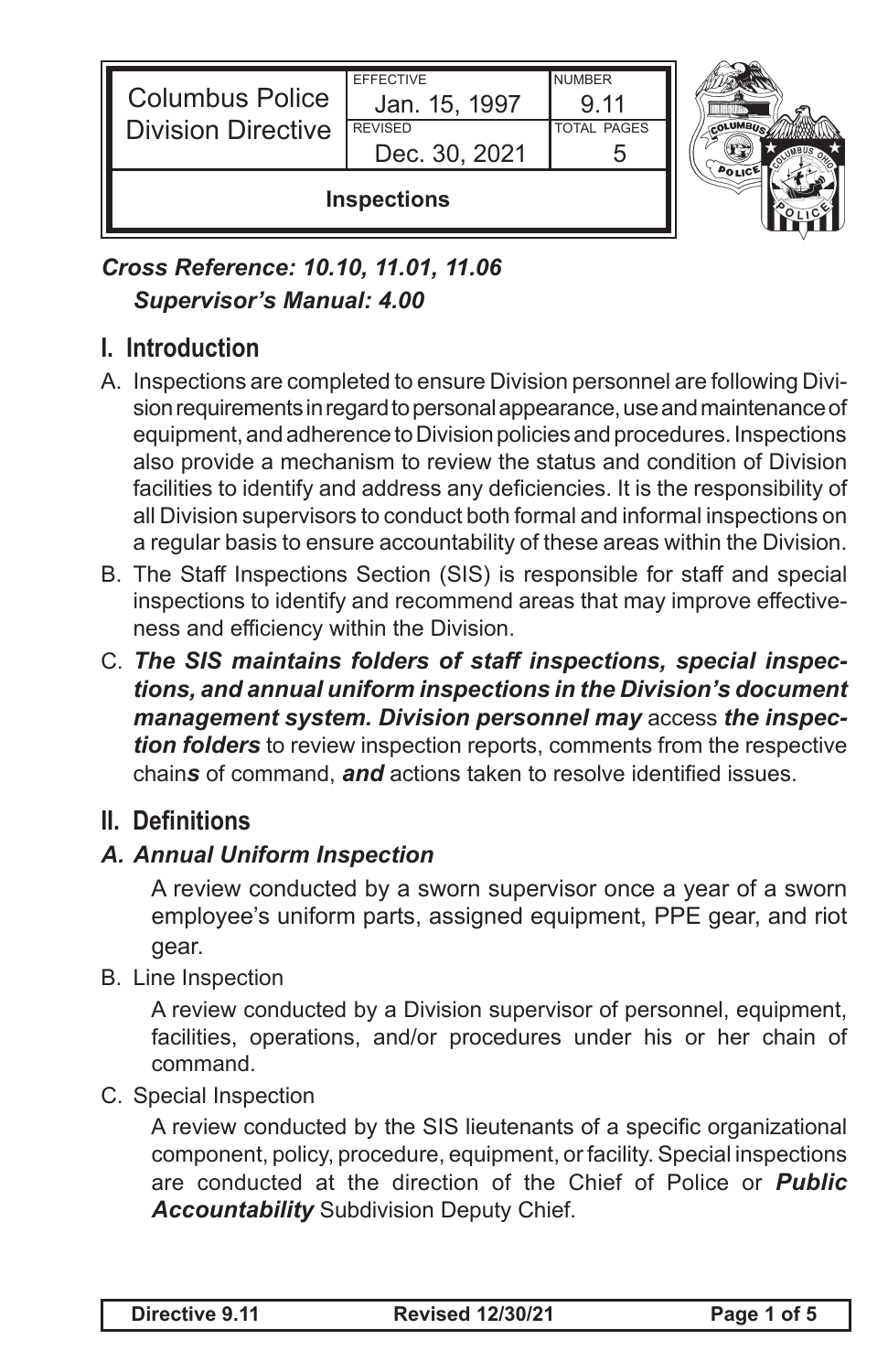D. Staff Inspection

A review conducted by the SIS lieutenants once every four years of personnel, equipment, facilities, vehicles, *required inspections,* and operational procedures of an organizational component.

# **III. Policy Statements**

- A. Division supervisors shall take proactive steps to ensure compliance with Division rules, policies, and procedures as part of the inspection process. Supervisors shall take immediate action in circumstances where there is a threat to safety or the integrity of the Division.
- B. Division supervisors shall be responsible for conducting line inspections of personnel and areas under their command.
- *C. Sworn supervisors of the rank of commander and below shall complete an annual uniform inspection of their sworn personnel within 30 days of each employee's birthday. Commanders and above shall complete an annual inspection of their own uniform parts and gear and notify the appropriate lieutenant when an item needs to be allotted for replacement.*
- *Note: A copy of the Annual Uniform Inspection, form A-10.117, will be forwarded each year to the respective supervisor within 30 days of a sworn employee's birthday.*
- *D.* Division supervisors shall observe the appearance of subordinate personnel and address any violations or concerns immediately. Supervisors may be held accountable for failing to take corrective action against personnel in violation of uniform or appearance standards.
- *E.* Civilian supervisors who supervise sworn personnel shall arrange for a sworn supervisor to conduct the inspections of firearms, intermediate weapons, personal protection equipment (PPE), riot gear, and other specialized police equipment *as needed*.
- *F. Division personnel should inspect any assigned protective and safety gear quarterly to ensure it is serviceable and ready for use. Sworn personnel should inspect their assigned gas mask and update the Respirator Inspection Card, form S-70.114, each month. Personnel shall immediately notify their supervisor when protective or safety gear is unserviceable.*
- **IV. Procedures**
- *A. Annual Uniform Inspections*
	- *1. Employee Being Inspected*
		- *a. Ensure all applicable gear and equipment listed on the Annual Uniform Inspection form is available for inspection. Determine the "Date of Manufacture" of your body armor prior to the inspection if possible.*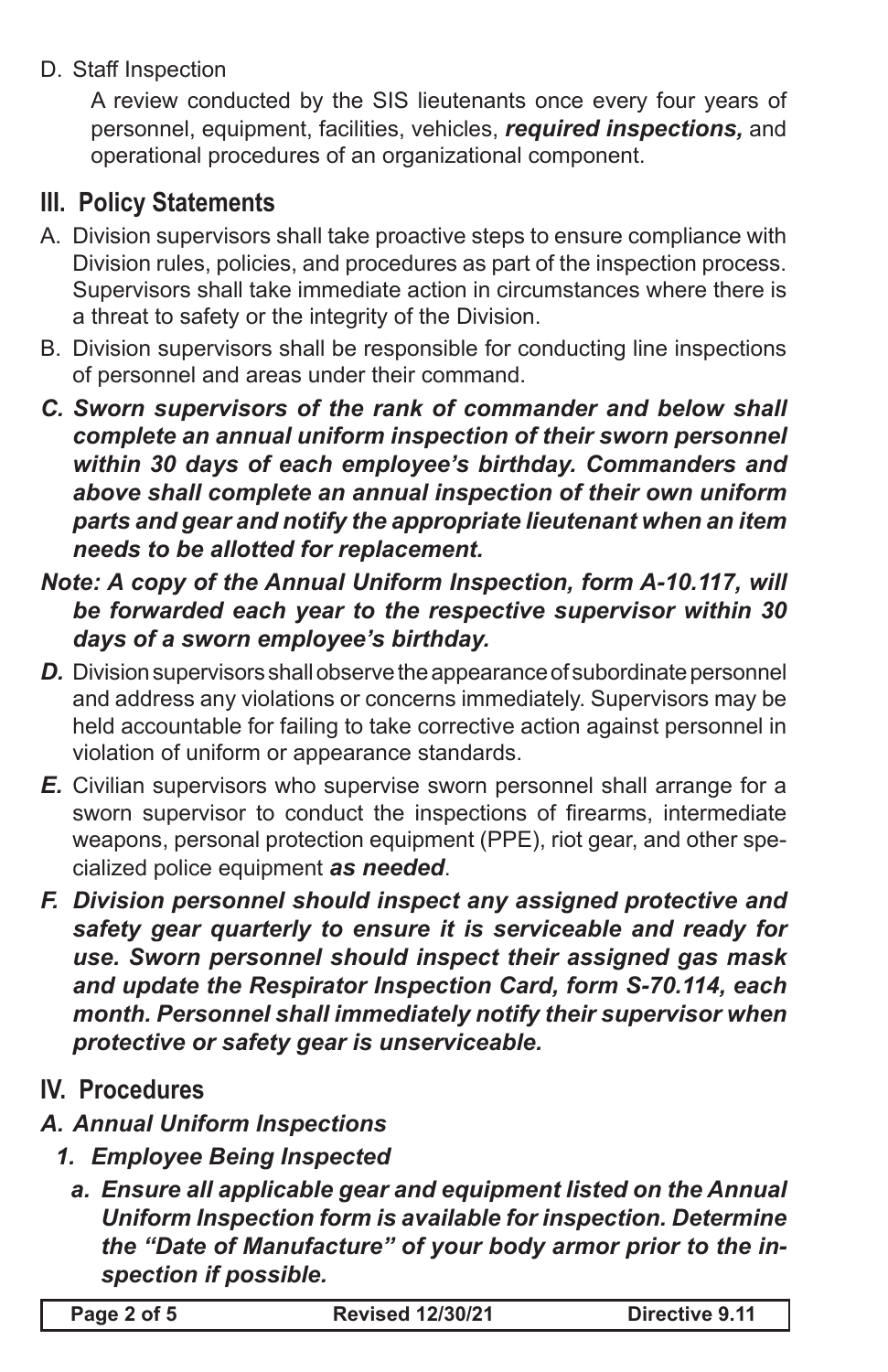- *b. Officers and sergeants will respond to the inspection in the Class B uniform. Lieutenants may respond in the Class A, B, or C uniform.*
- *c. Follow the procedures in the "Professional Appearance" directive when directed to have an unserviceable uniform part replaced.*
- *2. Supervisor Conducting the Inspection*
	- *a. Review all applicable items listed on the Annual Uniform Inspection form.*
	- *b. Determine if any unserviceable uniform parts need to be allotted for replacement.*
	- *c. Inform the employee of any unserviceable items and which items will need to be replaced.*
	- *d. Complete an electronic version of the Annual Uniform Inspection form. Upload the form to the Annual Uniform Inspections folder in the Division's document management system.*
	- *e. Forward a copy of the form to the appropriate lieutenant when there are uniform items that need to be allotted for replacement.*
	- *f. Ensure appropriate corrective action is taken by the employee when discrepancies are noted.*
- *3. Lieutenant*
	- *a. If approved, allot the item to the respective employee on the Uniform Ordering Site.*
	- *b. Once the item has been allotted, notify the employee.*
- *B.* Line Inspections
	- 1. Sergeants/Civilian Supervisors
		- a. Conduct *monthly* inspections of all personnel under your command *to ensure their appearance, attire, and/or uniform meets Division standards.Line inspections may be conducted during stand-up roll calls for sworn personnel.*
		- Note: Civilian supervisors *should* contact a sworn supervisor for assistance as necessary.
		- b. *Address any discrepancies with the employee.*
		- *c.* Follow up to ensure appropriate corrective action is taken by the involved employee when discrepancies are noted and corrective action is advised.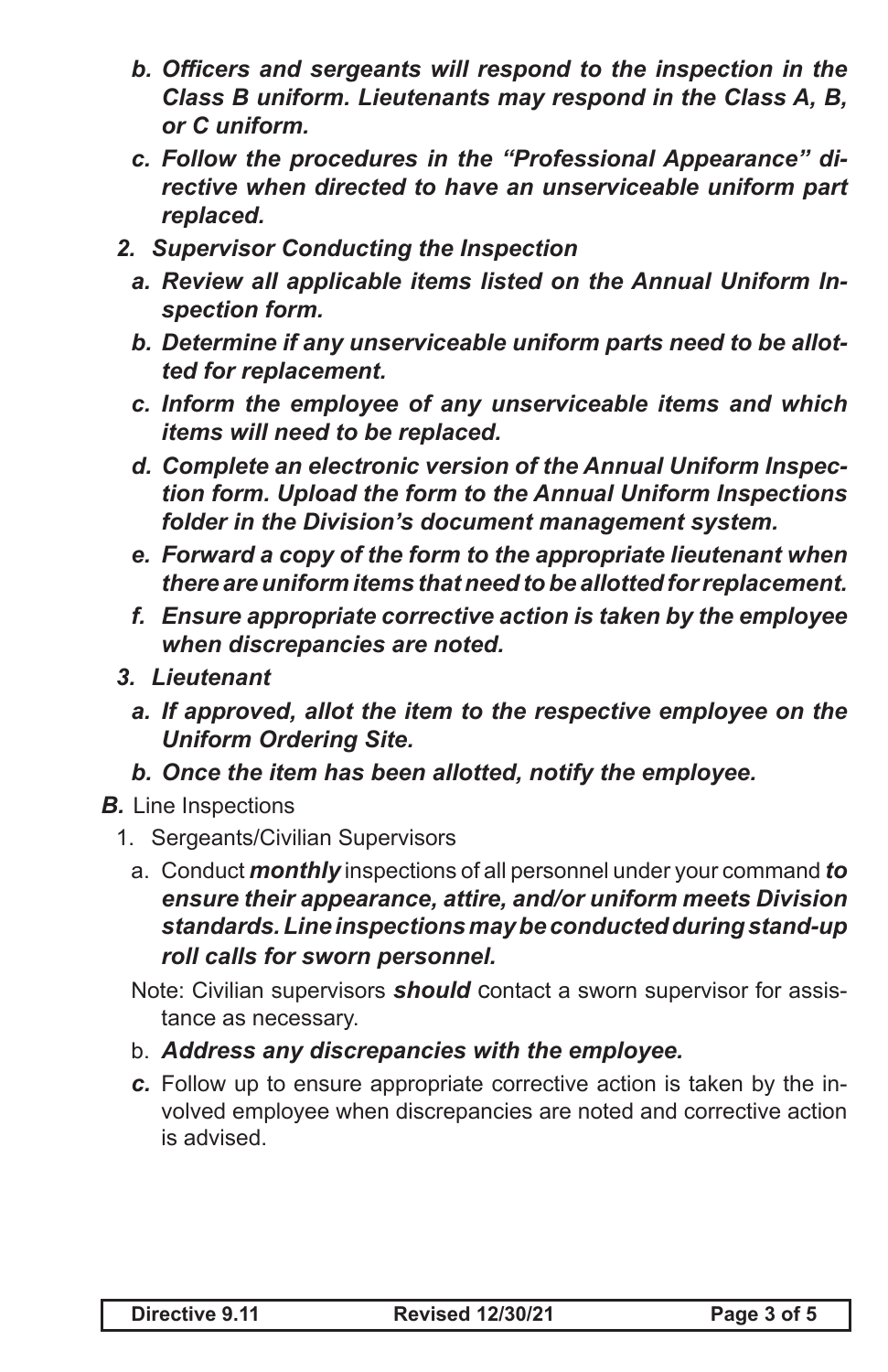- 2. Lieutenants/Civilian Supervisors
	- a. Conduct *monthly* inspections of supervisors under your command *to ensure their* appearance*, attire, and/or uniform meets Division standards.*

Note: Civilian supervisors *should* contact a sworn supervisor for assistance as necessary.

- b. *Address any discrepancies with the employee.*
- *c.* Ensure appropriate corrective action is taken by the involved personnel when discrepancies are noted and corrective action is advised.
- *d.* Review and follow the requirements listed in the Supervisor's Manual as they relate to the annual review of all Standard Operating Procedures (SOP) manuals for your respective areas of responsibility.
- *e.* Conduct an inspection of all facilities and equipment under your command during January or February of each year and document your findings on the Facility/Equipment Report, form A-10.115.
- 3. Bureau Commander/Manager
	- a. Conduct an annual review of all Division resources under your command to include personnel, equipment, facilities, and all SOP manuals within the bureau in accordance with the "Bureau Annual and Workload Assessment Reports" directive.
	- Note: Civilian supervisors *should* contact a sworn supervisor for assistance as necessary.
	- b. Maintain a file of all completed and forwarded inspection reports from within the bureau.
	- c. Review the file quarterly to determine if follow-up inspections need to be conducted and to ensure discrepancies are being resolved in a timely manner.
	- d. Make the inspection file available for review by SIS lieutenants during staff inspections.
- *C.* Special Inspections
	- 1. Chief of Police or *Public Accountability* Subdivision Deputy Chief
		- a. Direct the SIS lieutenants to conduct an inspection*.*
		- b. Determine which recommendations to implement and forward approved recommendations to the deputy chief for implementation.
	- c. Forward the original report and recommendations back to the SIS.
	- 2. SIS Lieutenants

Complete the special inspection following *the* procedures outlined in the SIS SOP.